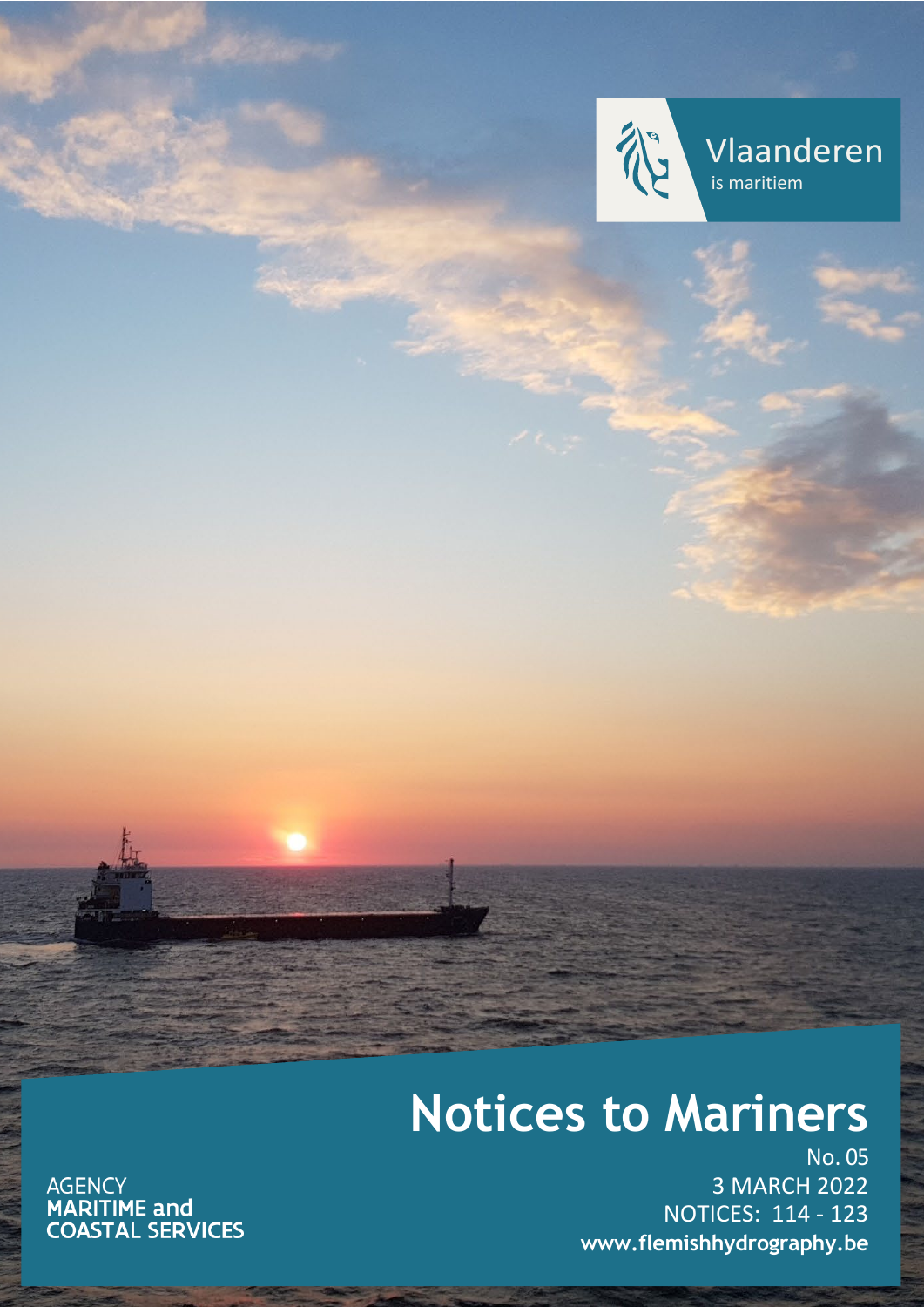Published by: Administrator General Nathalie Balcaen IAA Maritime and Coastal Services (MSC) Brussels 2022

© Flemish Government

Compiled by: Coastal Division - Flemish Hydrography Vrijhavenstraat 3 8400 Ostend Belgium

Reproduction of data from this publication is allowed provided the full acknowledgment is displayed: "MSC – Coastal Division – Flemish Hydrography".

© Photography: MSC - William De Vlaminck Design: Printing Office Lowyck Ostend

**This is a free translation of the official "Berichten aan Zeevarenden, nr. 05 jaargang 2022" In case of dispute the Dutch text is the only valid copy.**

General guidelines concerning the use of the Belgian NtM are described in the annual edition no. 01 of the Belgian Notices to Mariners.

Positions are given in the reference system World Geodetic System 84 (WGS84). Incorrect interpretation of the reference system can lead to errors in the position of several hundred of metres.

Depths (in metres): are reduced to Lowest Astronomical Tide (LAT) for tidal areas and to local dock datum for non-tidal areas.

Heights (in metres): drying heights are above LAT. Vertical clearance is above Mean High Water Spring (MHWS). Other heights are above Mean Sea Level (MSL). Heights for non-tidal areas are above local dock datum.

Directions, bearings, leading lines and light sectors (in degrees) are true reckoned from seawards.



The Coastal Division is ISO9001 and ISO14001 certified (version 2015).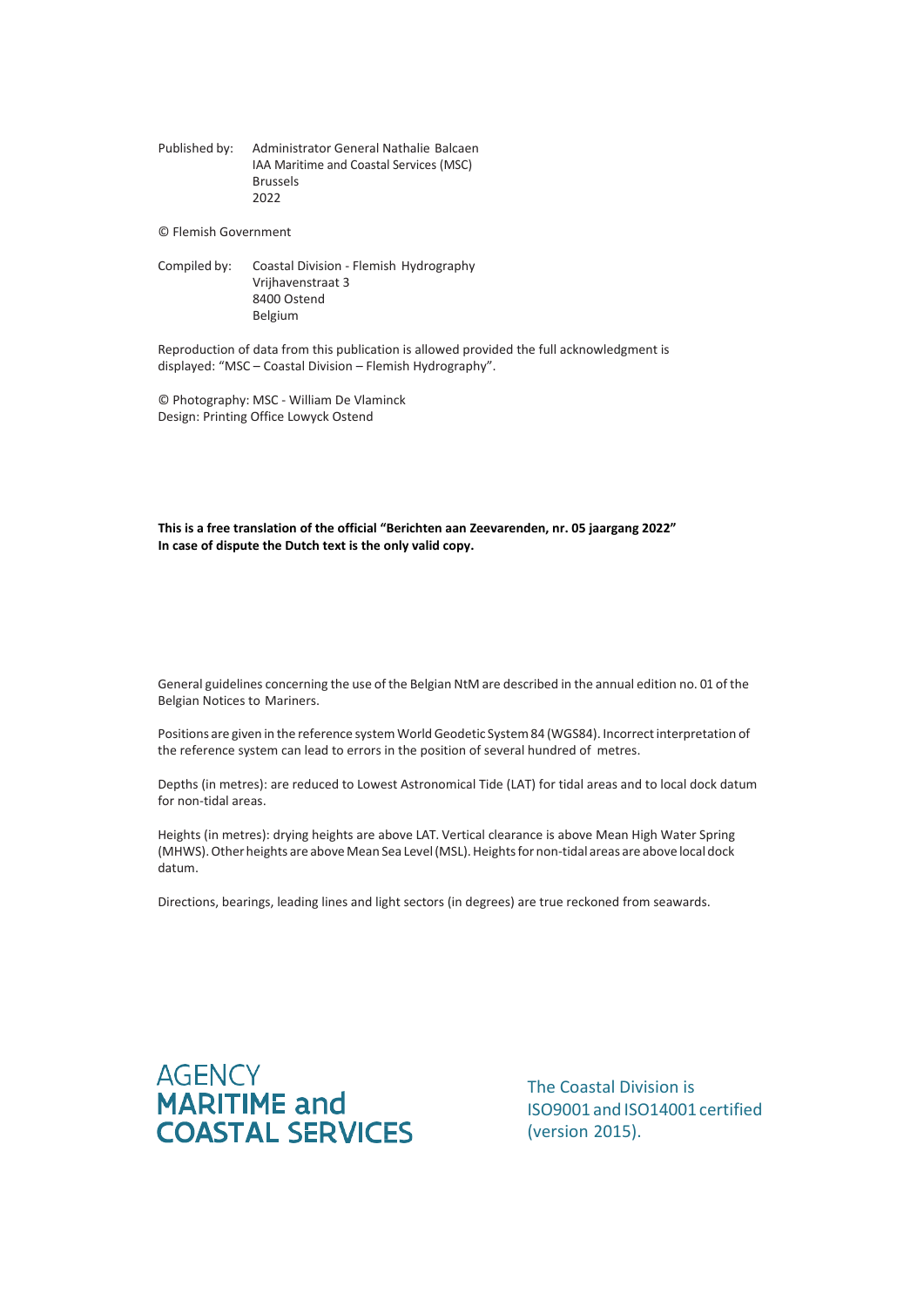## **BELGIUM**

# **2022-05/114(T) COASTAL ROUTE - DE PANNE-OOSTENDE - OOSTENDE-ZEEBRUGGE - BUOY**

NtM 2021-08/154(T) is cancelled.

**Charts:** 101 (INT 1474), 102 (INT 1480), D11, 107/1, 107/3, 107/4

Move: - Buoy DC1 from position 51°15,98'N 002°57,87'E to position 51°07,13'N 002°35,52'E

Source: MRCC MSI 189/22

## **2022-05/115 COASTAL ROUTE - OOSTENDE-ZEEBRUGGE - BUOY**

**Charts:** D11, 107/4, 101 (INT 1474)

Insert:

- Buoy HBL, yellow pillar, Fl.Y.5s, St Andrew's cross as topmark in position 51°19,03'N 003°06,09'E Source: MRCC MSI 187/22

# **2022-05/116 PORT OF ZEEBRUGGE - VOORHAVEN - WIELINGENDOK - PILES**

**Charts:** 101 (INT 1474), D11, 107/ABCD

Insert:

- Pile (INT1 F22) in position 51°21,406'N 003°11,030'E

- Pile (INT1 F22) in position 51°21,414'N 003°11,041'E

Source: MBZ

## **2022-05/117 PORT OF ANTWERPEN - LOCKS**

NtM 2021-06/131(T) is cancelled.

**Charts:** 104/03, 104/04, 104/05, 106 (INT 1478)

Source: Haven Antwerpen NPA 21/111 Annulatie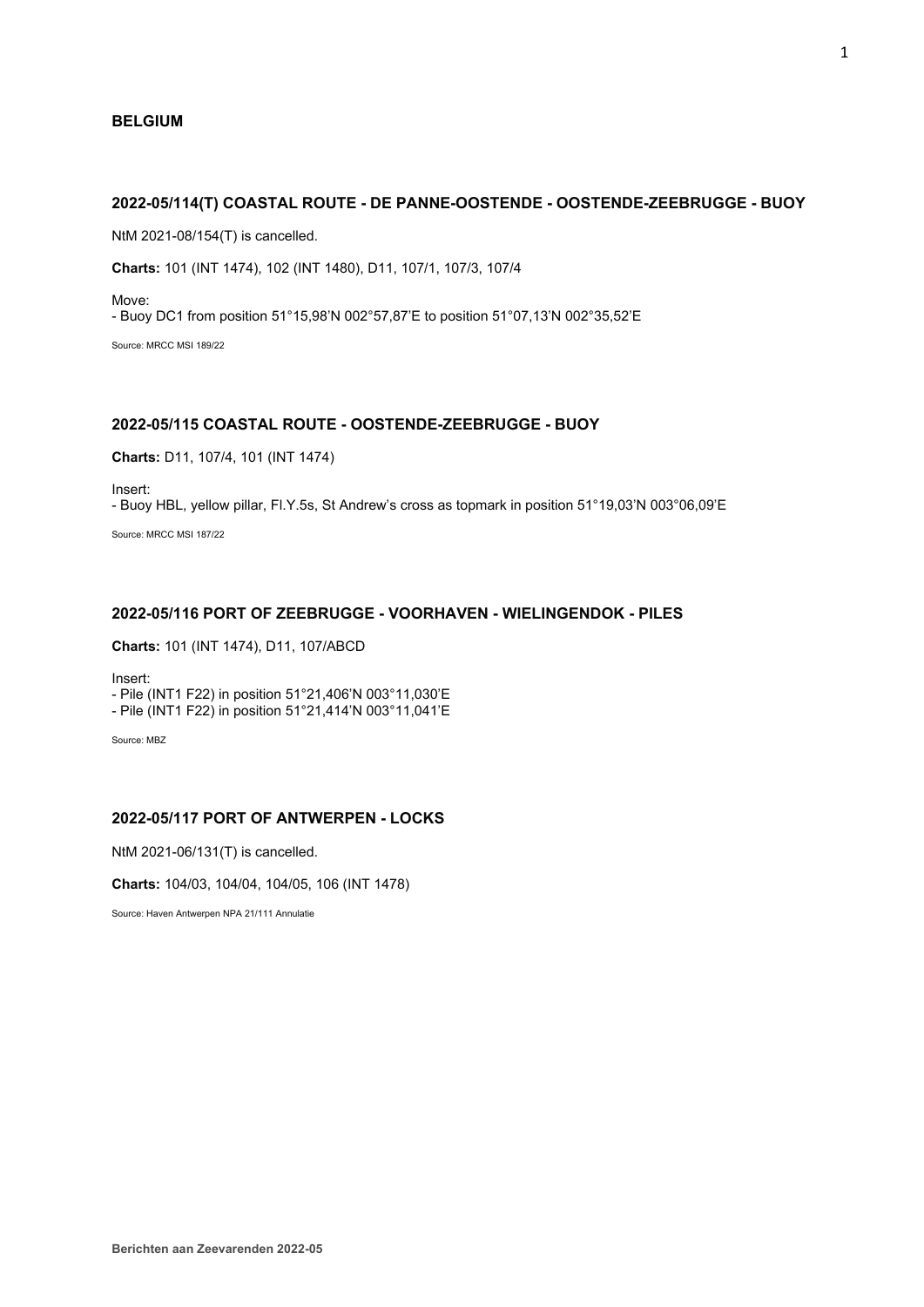## **THE NETHERLANDS**

# **2022-05/118 APPROACH WESTERSCHELDE - LIGHTS**

**Charts:** 101 (INT 1474), D11 **List of Lights**

101 (INT 1474), D11: Change: - Oc.9s into Oc.9s6m2M at light De Nolle (LL int. no. B0188 - nat. no. 0239) in position 51°26,95'N 003°33,12'E

101 (INT 1474):

Change: - Oc.5s into Oc.5s10m2M at rear light Sardijngeul (LL int. no. B0192.1 - nat. no. 0248.2) in position 51°26,30'N 003°34,56'E - Iso.R.3s into Iso.R.3s11m2M at light Boulevard de Ruyter (LL int. no. B0200 - nat. no. 0552) in position 51°26,37'N 003°34,52'E

Source: NLHO BaZ 2022-03/020, 2022-08/061

## **2022-05/119(T) WESTERSCHELDE - VLISSINGEN-BORSSELE - BUOYS**

**Charts:** 101 (INT 1474), 104/10

Insert:

- Buoy RWS-3, yellow conical in position 51°24,55'N 003°35,67'E

- Buoy RWS-5, yellow conical in position 51°24,66'N 003°36,71'E

- Buoy RWS-7, yellow conical in position 51°24,67'N 003°37,70'E

- Buoy RWS-9, yellow conical in position 51°24,61'N 003°38,18'E

These buoys cover 4 measuring frames.

Source: GNA Bass 018-2022

# **2022-05/120 KANAAL GENT-TERNEUZEN - SAS VAN GENT - LIGHT**

**Charts:** 105/06 **List of Lights**

Change: - Iso.8s into Iso.4s at light (LL int. no. B0252.628 - nat. no. 1319) in position 51°14,51'N 003°48,73'E

Source: NLHO BaZ 2022-08/062

# **2022-05/121 WESTERSCHELDE - TERNEUZEN-HANSWEERT - LIGHTS**

## **List of Lights**

Change:

- Column 3 at nat. no. 0630 (E 6): 51 22,47 N 3 49,81 E into 51 22,37 N 3 50,52 E

- Column 3 at nat. no. 0630.1 (E 7): 51 22,47 N 3 49,01 E into 51 22,26 N 3 49,35 E

Source: Vlaamse Hydrografie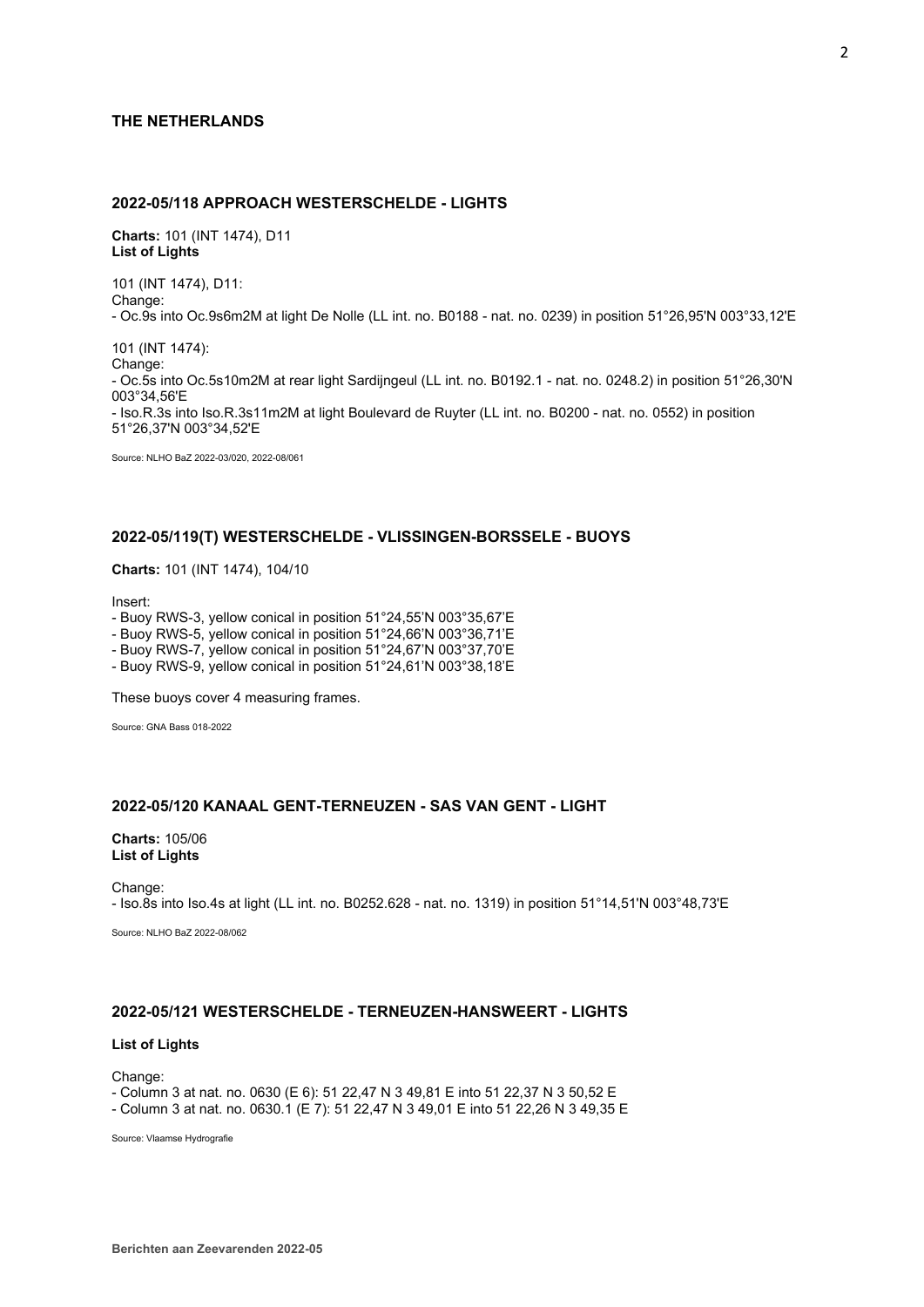# **2022-05/122 WESTERSCHELDE - TERNEUZEN-HANSWEERT - BATHYMETRY**

**Charts:** 104/09

Insert: - Sounding 3 m in position 51°22,07'N 003°51,28'E with a 5 m depth contour around it

Source: GNA Bass 021-2022

# **2022-05/123 WESTERSCHELDE - WALSOORDEN-VALKENISSE - BUOY**

**Charts:** 104/07

Change: - Buoy SVV-B in position 51°22,84'N 004°05,47'E into a yellow can

Source: GNA Bass 014-2022